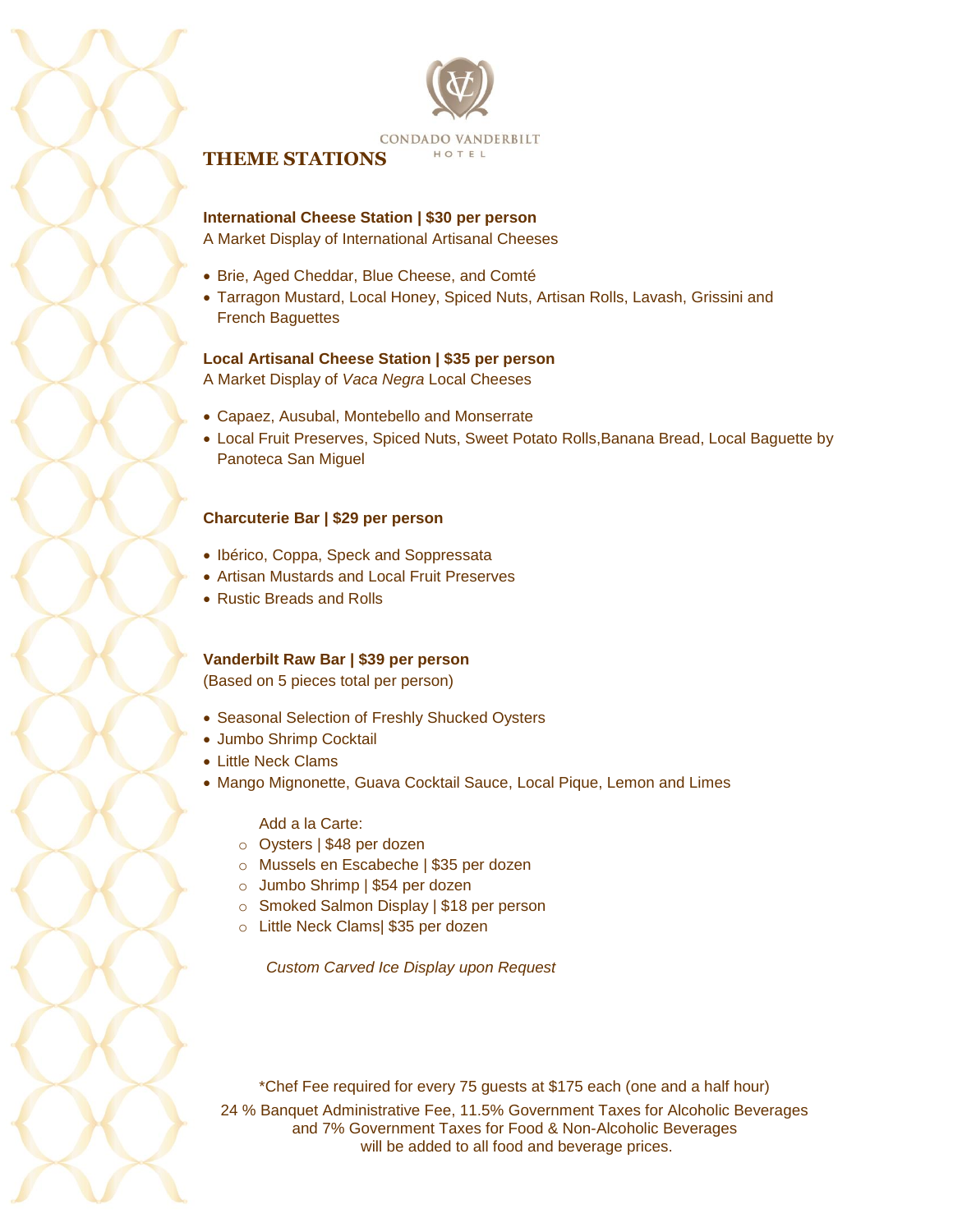



## **Crudo Bar |\$38 per person**

- Scallops, Passion Fruit and Pickled Chilis
- Local Snapper Crudo, Coconut, Ginger & Mango
- Tuna Tartare, White Soy, Sesame, Avocado Crema
- Organic Salmon Crudo, Ají Amarillo, Crispy Quinoa

#### **Chef's Seasonally Inspired Sushi**

## **Rolls | Minimum 12 rolls (8 pieces each roll)**

- Yellow Fin Tuna, Amarillo, Avocado, Cucumber | \$21 each roll
- Spicy Tuna, Scallions, Roasted Jalapeño, Black Sesame | \$21 each roll
- Hamachi, Avocado, Crispy Ibérico, Spicy Mayo | \$16 each roll
- Salmon, Mango, Scallions, Cream Cheese & Caviar | \$22 each roll
- Shrimp, Avocado, Crab Salad | \$19 each roll

#### **Nigiri | Minimum 12 pieces**

- Yellow Fin Tuna | \$10 each
- Hamachi | \$10 each
- Organic Salmon | \$10 each

#### **Piñones Station | \$24 per person**

- Corn Beef Mini Alcapurrias
- Potato & Beef Rellenitos
- Lobster Mini Empanadillas

.

 Corn & Cheese Sorullitos Served wiht Local Pique, Recao Aioli & Mojo Isleño Sauce

## **Salad Station | \$21 per person (choice of two)**

- Orzo, Roasted Vegetables, Micro Herbs, Lemon Vinaigrette
- Glazed Carrots, Avocado, Yogurt, Seeds, Sprouts
- Heirloom Tomatoes, Soft Mozzarella, Arugula Pesto
- Mixed Greens, Hearts of Palm, Pickled Ají Dulce, Local Cheese, Cilantro

#### Add a Soup | \$9 each

- o Pumpkin Soup, Arañita Gremolata
- o Sancocho Cream, Chicharrones
- o Yautia Soup, Crispy Iberico
- o White Bean Soup, Recao Oil
- o Black Bean Soup, Chopped Onions
- o Lentil & Longaniza Soup

\*Chef Fee required for every 75 guests at \$175 each (one and a half hour)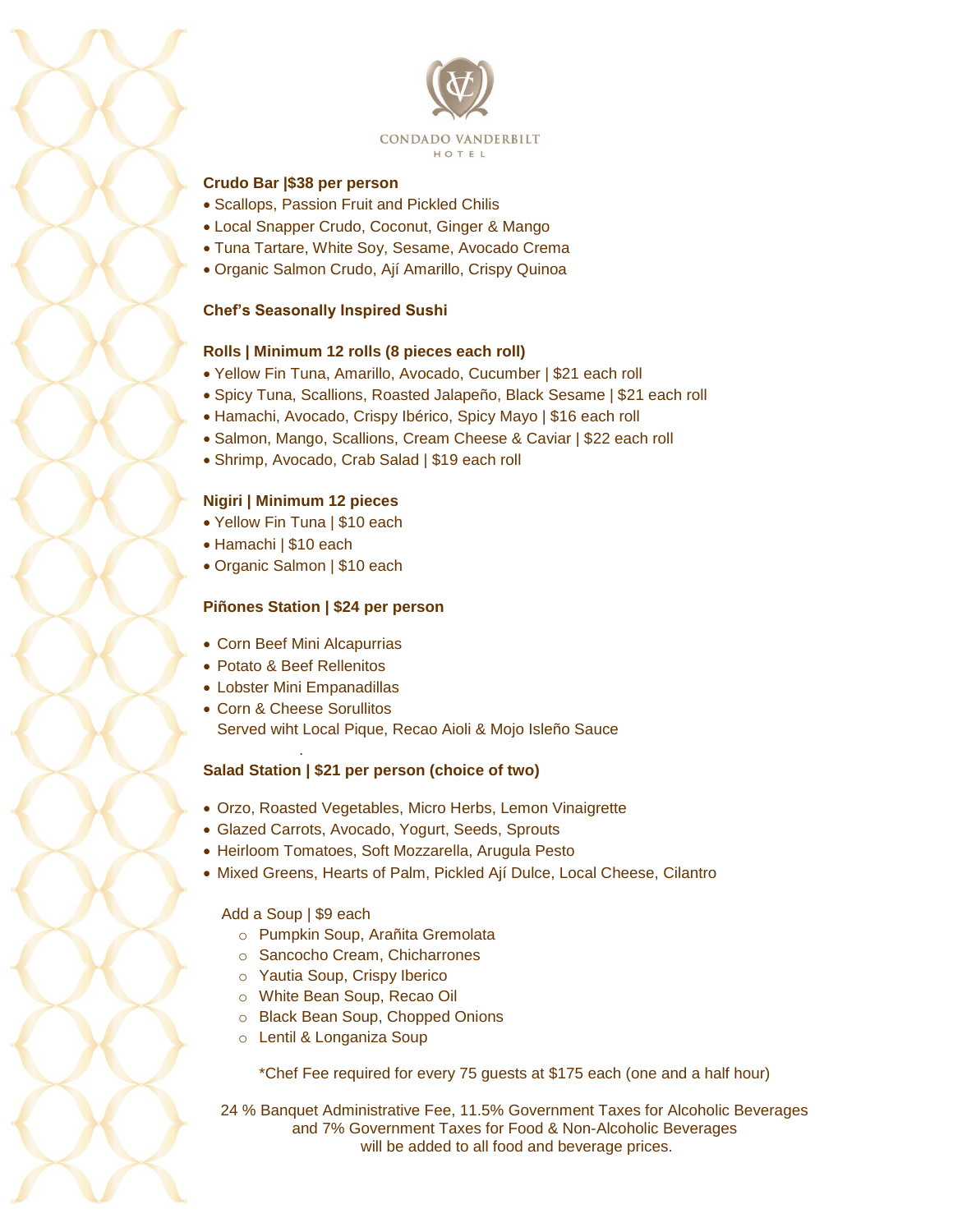

## **Risotto Station\* | \$32 per person (choice of two)**

- Organic Mushroom Ragout, Black Truffle Butter, Pecorino
- Roasted Perníl, Plantain Arañitas, Local Cheese
- Olive Oil Roasted Shrimp, Lemon & Basil
- Free Range Chicken Fricassee, Cilantro, Recao
- Maine Lobster Risotto, Mascarpone, Chives | additional \$5 per person

#### **Pasta Station\* | \$28 per person (choice of two)**

- Fusili Pasta, Organic Tomatoes, Basil, Plantain Gremolata
- Penne Pasta, Peas, Chicken, Serrano, Parmesan Cream
- Orechetti Pasta, Longaniza, Spicy Tomato Sauce
- Fussiloni, Cod and Eggplant Fricassee, Herbs
- Gnocchi, Roasted Mushrooms, Spinach, Crispy Chicharron

#### **Wok Station | \$28 per person**

Served in Chinese Take-out Boxes with Chopsticks

- Stir Fry Noodles & Jasmine Rice
- Orange-Miso Chicken
- Lemongrass-Teriyaki Pepper Steak
- Honey Glazed & Pecans Shrimp
- Toppings: Kimchi, Sesame Seeds, Toasted Peanuts, Scallions & Wasabi Peas
- Sriracha & Hot Chili Sauce

#### **Add | \$8 each**

- o Seaweed Salad with Toasted Sesame Seeds
- o Spicy Crab Salad with Cilantro

#### **Paella Station (20 guest minimum)**

Authentic Bomba Rice cooked in Saffron and Pimentón:

- o De la Montaña: Chicken, Pork & Chorizo| \$26 per person
- o Del Mar: Mussels, Clams, Shrimp, Calamari & Fish | \$29 per person
- o Black Rice: Calamari, Shrimp & Squid Ink | \$29 per person
- o Apastela'o: Gandules, Ham, Pork & Plantain| \$24 per person

\*Chef Fee required for every 75 guests at \$175 each (one and a half hour)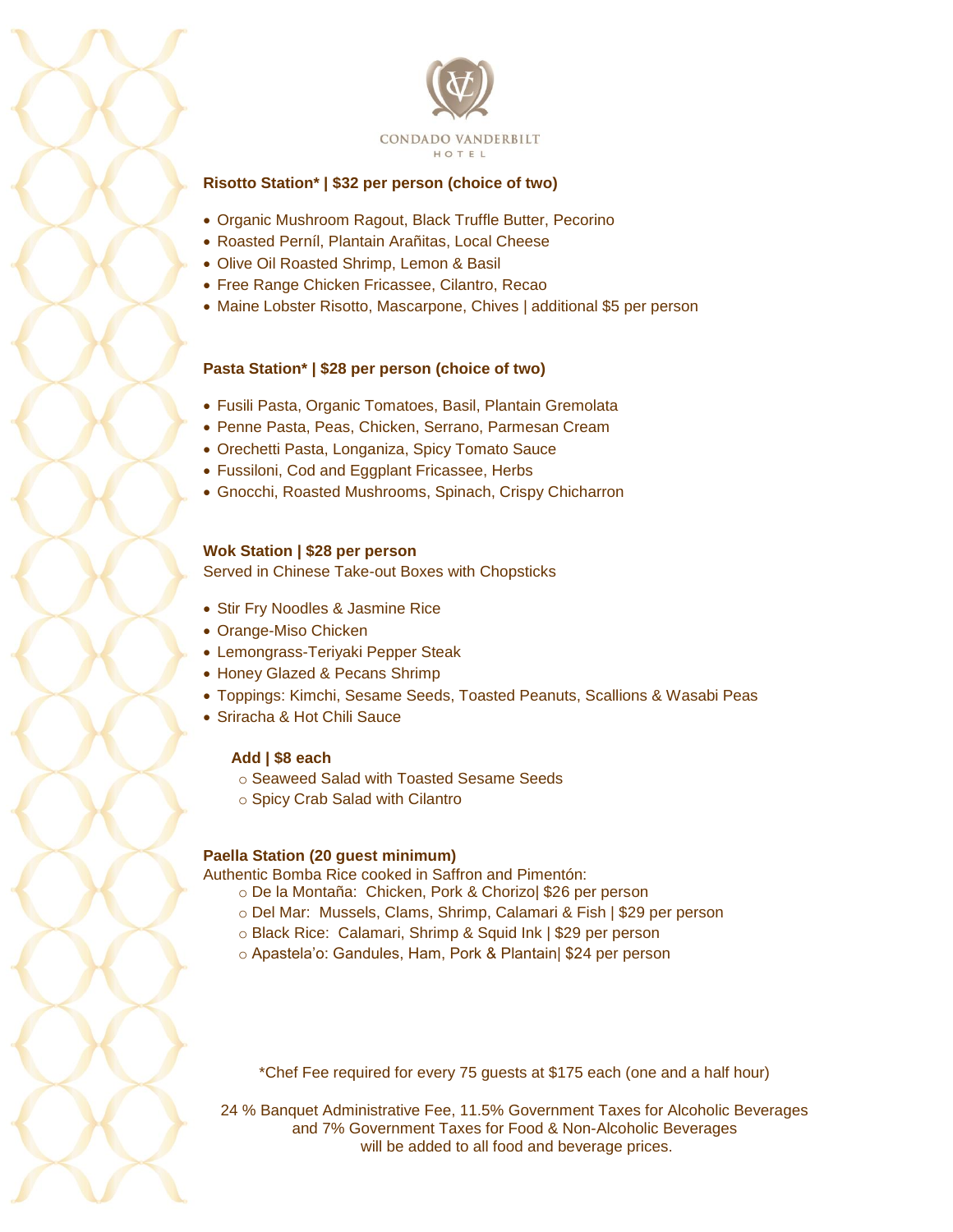

## **Taco Station\* | \$34 per person (choice of three proteins)**

- Carne Asada
- Beer Braised Chicken
- Mahi-Mahi Chicharrones
- Grilled Portobello Mushrooms

## Toppings to include:

- o Flour & Corn Tortillas
- o Guacamole and Sour Cream
- o Diced Tomatoes, Onions, Cilantro, Lime, Shredded Red Cabbage, Pickled Jalapeños
- o Salsa Bar: Poblano Salsa Verde, Chipotle Salsa Roja, Pineapple Salsa
- o Tortilla Chips

## **"Chinchorreo" Chic\* | \$29 per person**

- Pinchos: Chicken with Guava BBQ and Pork with Tamarind BBQ. Served with Pan Sobao & Local Pique
- Seafood Salad: Shrimp, Octopus and Conch. Served with Warm Coconut Arepas and Fresh Limes
- Pastelillos: Beef, Chicken and Chapín. Served with Mojo Sauce and Local Aioli

## **Poke Bar\* (Attendant needed) | \$39 per person**

- Fresh & Marinated at the Moment: Ahi-Tuna, Organic Salmon, Tofu, Shrimp (choice of 3)
- Bases: Avocado, Sushi Rice & Quinoa
- Sauces: Spicy Mayo, Sesame-Ginger Ponzu, Lemongrass Teriyaki
- Toppings: Seaweed Salad, Crispy Onions, Kimchi, Toasted Peanuts, Mango, Pickled Vegetables, Sesame Seeds & Nori, selection of Chili Sauces

## **Jíbaro Bowls\* (Attendant needed) | \$34 per person**

- Start with: Coconut Rice, Sweet Potato & Ñame Mash
- Add a Protein: Chicken Fricassee, Ropa Vieja, Seafood Salpicón
- Top it with: Chicharrón, Cilantro, Sweet Plantains, Red Onions, Pickled Calabaza, Chimichurri, Arañitas, Local Arugula, Local Cheese and Selection of Local Piques

\*Chef Fee required for every 75 guests at \$175 each (one and a half hour)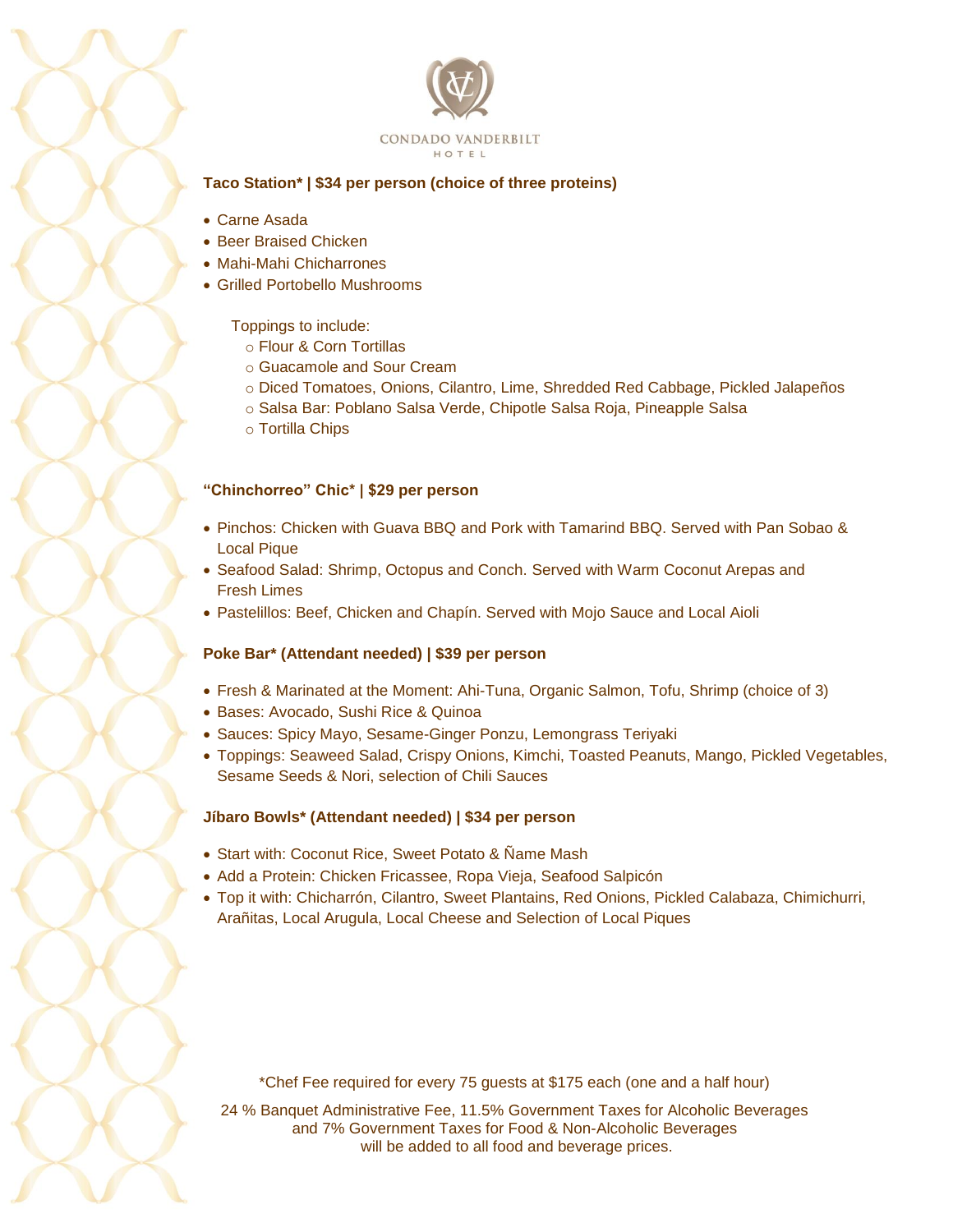

## **Petit Dessert Table |\$32 per person**

(Based on 4 pieces total per person)

Our Pastry Chef will create an elegant display that will surely delight every sweet palette; this beautifully presented table includes:

- Mini White Chocolate Profiterole
- Assorted French Macarons
- Mini Chocolate Tarts
- Passion Fruit & Chocolate Mousse
- Mini Key Lime Tarts
- Classic Canelés
- Assorted Lollipops

**Crème Brulee Bar\* (Attendant needed) |\$22 per person (Choice of 3)**  Torched at the moment and served with assorted toppings

- Classic Vanilla with Fresh Berries
- S'mores: Chocolate, Graham, Toasted Marshmallow
- Sweet Corn, Caramel Popcorn
- Key Lime, Graham, Toasted Meringue
- Birthday Cake, Sprinkles
- Local Passion Fruit
- French Toast, Maple Syrup

**Local Sorbet Cart\* (Attendant needed) |\$15 per person**  Puerto Rican Favorites Scooped in Classic Wafer Cones

- Coconut
- Passion Fruit
- Pineapple

\*Chef Fee required for every 75 guests at \$175 each (one and a half hour)